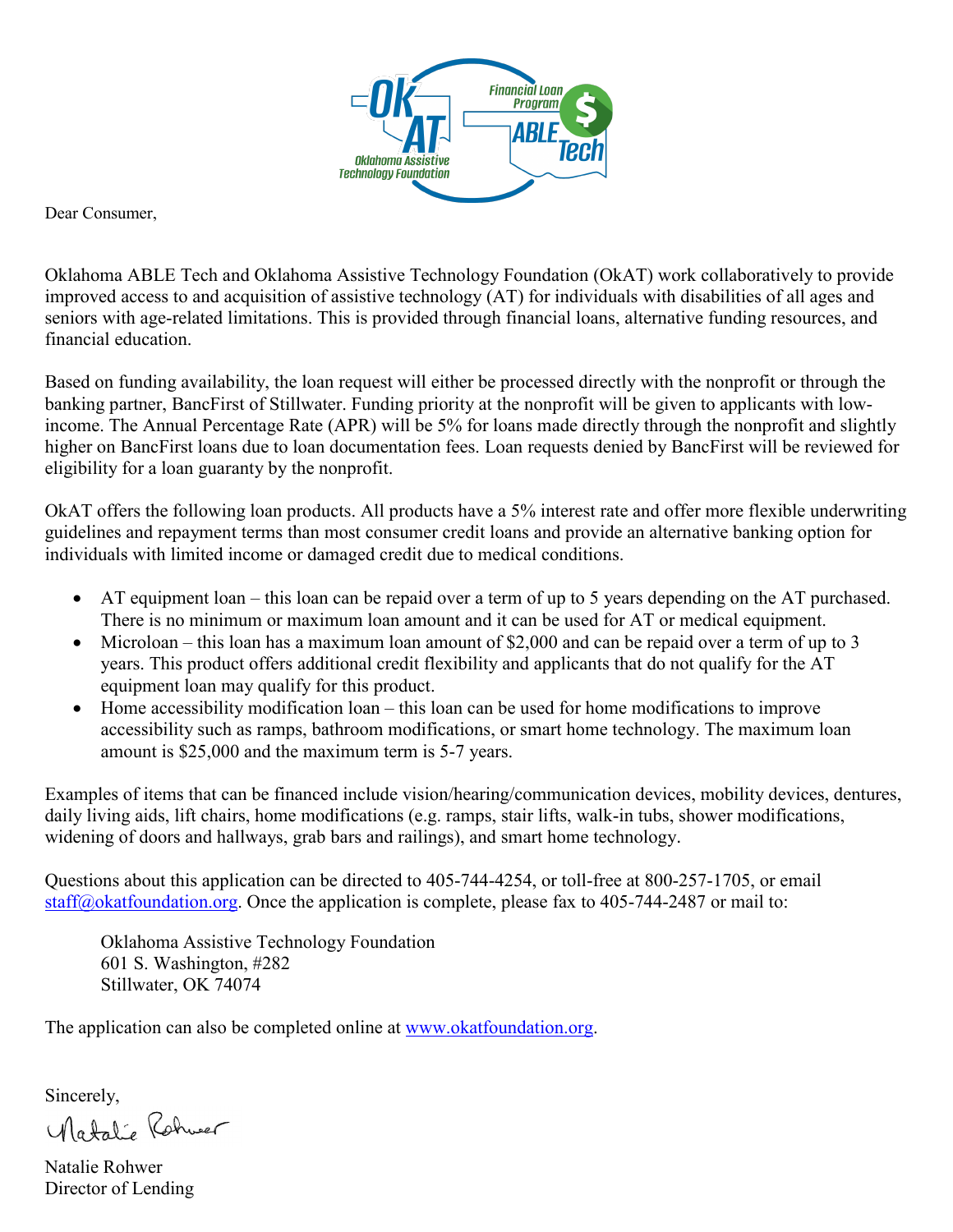# **OkAT LOAN POLICY**

The purpose of the financial loans for assistive technology (AT) is to assist Oklahomans with disabilities and seniors with age-related functional limitations in securing the AT or medical equipment needed to become more independent and productive members of the community with an improved quality of life.

All loan applications that OkAT reviews, whether direct or guaranty loans, must demonstrate a reasonable expectation that the loan will be repaid. All direct and guaranty loan requests are determined on a case-by-case basis. Generally, OkAT is looking for a pattern of stability in credit history, debt to income ratio, and the ability to make monthly payments. The Board may request the applicant to provide an explanation or resolve negative findings within the credit report. In making its determination, the Board may consider the nature and extent of an applicant's creditworthiness, the fair market value of the item requested, and the total dollar amount of the loan.

OkAT may ask the applicant and/or co-applicant having debt or credit issues to provide additional financial and/or other information to determine qualification for a loan. For verification of income, if an individual's income is based on self-employment, OkAT may require the submission of the past year's income tax return as signed and submitted to the IRS.

## Credit Score

A credit score is a number that gives a picture of credit health. The table below shows what factors impact the score.

| Factor                   | Percent | <b>Raises the score</b>     | <b>Lowers the score</b>     |
|--------------------------|---------|-----------------------------|-----------------------------|
| Payment History          | 35%     | Making payments on time     | Late or not making payments |
| <b>Total Amount Owed</b> | 30%     | Keeping credit available    | Borrowing to max loan limit |
| Length of Credit History | 15%     | Having accounts open longer | Having newer loans          |
| Type of Credit           | 10%     | Different types of loans    | Primarily one type of loan  |
| New Credit               | 10%     | Fewer credit checks         | Many credit checks          |

OkAT uses a credit scoring system and credit reports as part of its decision process on all applicants. The credit score generally ranges from four hundred (400) to above eight hundred (800). Financial institutions typically require scores approaching seven hundred (700) for loan approval. A credit score of five hundred, (500) is generally required for OkAT to approve a loan.

## Debt to Income Ratio

The debt to income (DTI) ratio compares how much debt is owed compared to income. Debt includes monthly rent or housing payments, installment loan payments (like this loan), and payments on revolving loans (credit cards). For example, with \$400 in monthly debt payments and monthly income of \$1,000 the debt to income ratio is 40%.  $$400 \div $1000 = 40\%$ 

OkAT will generally approve an applicant with up to a 50% debt to income ratio if the borrower can adequately document sufficient cash flow for the loan. Individuals with subsidized living arrangements may qualify even if their debt to income ratio exceeds 50%. Individuals having approval for special funding (such as a Plan to Achieve Self Support (PASS) through SSA) may be considered without regard to their debt to income ratio.

## Ability to Make the Monthly Payments

As a part of this loan application, a monthly budget is required if the applicant has had credit issues, has a credit score below 700, or has debt to income above 45%. A budget shows how much income is available compared to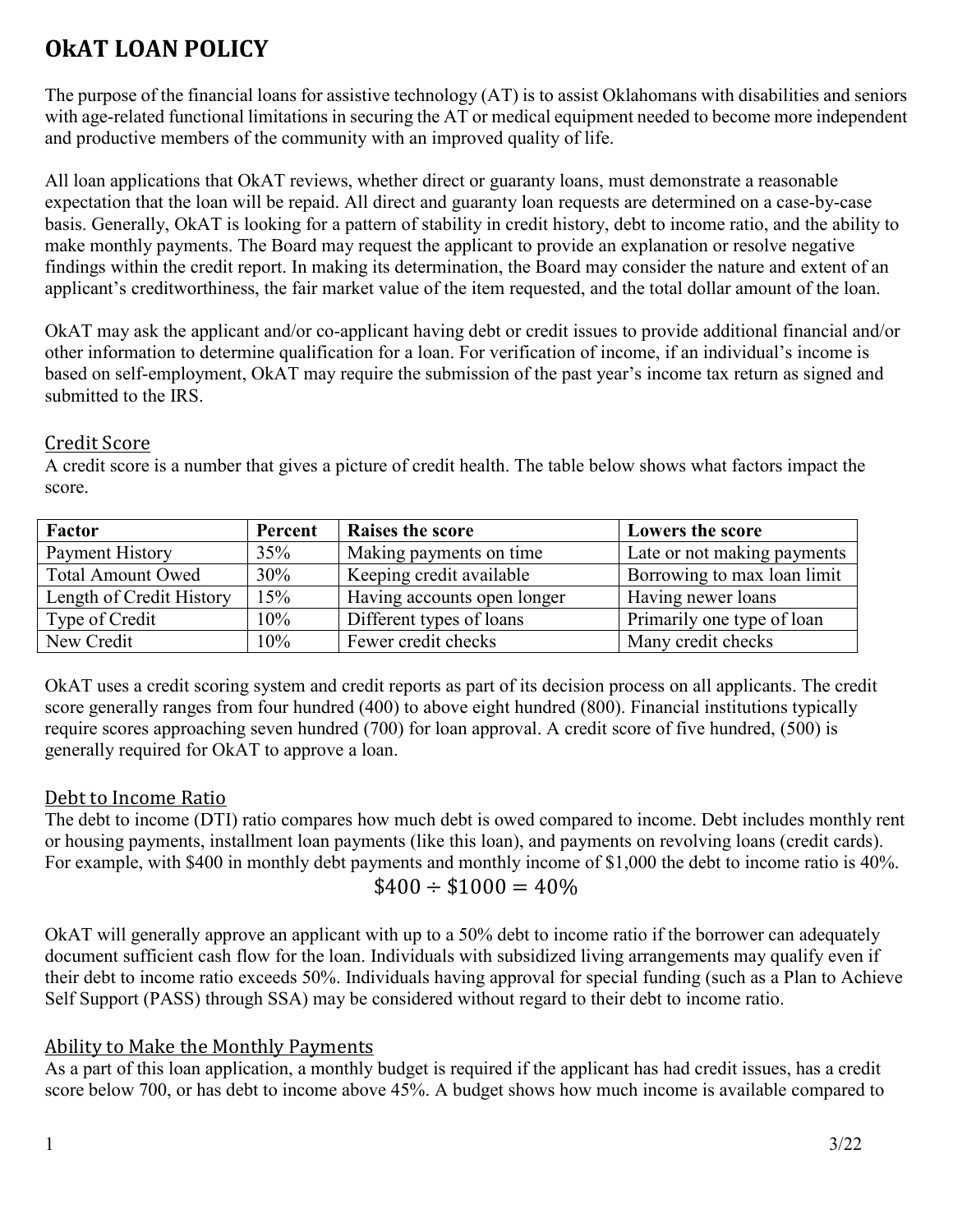expenses. This is used to see if you can make the payment for the loan requested. This is also a good tool to use for evaluating budgeting opportunities – feel free to make copies for future budgeting and planning.

Qualifying borrowers must document that they have sufficient resources to pay for all living expenses and still have a reasonable expectation of repayment before a loan may be approved by OkAT. The Board may approve loans to individuals who have additional projected income, and/or co-residents that assist with the monthly rent/mortgage and household expenses, which is verifiable.

The Board may also request a co-resident to become a co-applicant to consider additional income and reduce overall expenses. If an applicant wants to include a co-resident's income and expenses, they may apply as a coapplicant.

#### Privacy Policy Notice

We value your privacy. We do not disclose any information about our customers or former customers to anyone, except as permitted by law. Information we collect includes:

- Information from the loan application
- Information about your transactions with us or others
- Information we receive from a consumer reporting agency

We take every precaution to ensure that personal information remains private. We restrict access to non-public personal information about you to employees and other parties who need to use the information to provide loan services to you. We maintain physical, electronic, and procedural safeguards to comply with federal regulations to guard your non-public personal information.

## Oklahoma ABLE Tech

ABLE Tech offers a variety of other services including device demonstrations, device loans, and a device reuse program.

Device Demonstration – this program allows individuals to see, touch, and try AT devices to help in their decisionmaking process.

Device Loan – this short-term device loan program provides the opportunity to borrow AT devices throughout the state. This is to support decision-making, accommodate a short-term needs (awaiting repairs, funding, etc.), or support training and professional development.

For information on these programs go to [www.okabletech.org](http://www.okabletech.org/) or call 1-800-257-1705.

Reutilization Program – this program collects donated gently used equipment that is cleaned and reassigned to others in need. Equipment includes items such as: bath benches, blood pressure monitors, commodes, CPAPs/BiPAPs, gait trainers, hospital beds, knee walkers, nebulizers, patient lifts, quad canes, scooters, shower chairs, standers, walkers, and wheelchairs (manual and power). Medical supplies are often donated and made available, as well as AT devices.

To donate equipment or see what items are available, go to [www.okabletech.org](http://www.okabletech.org/) or call 1-833-431-9706.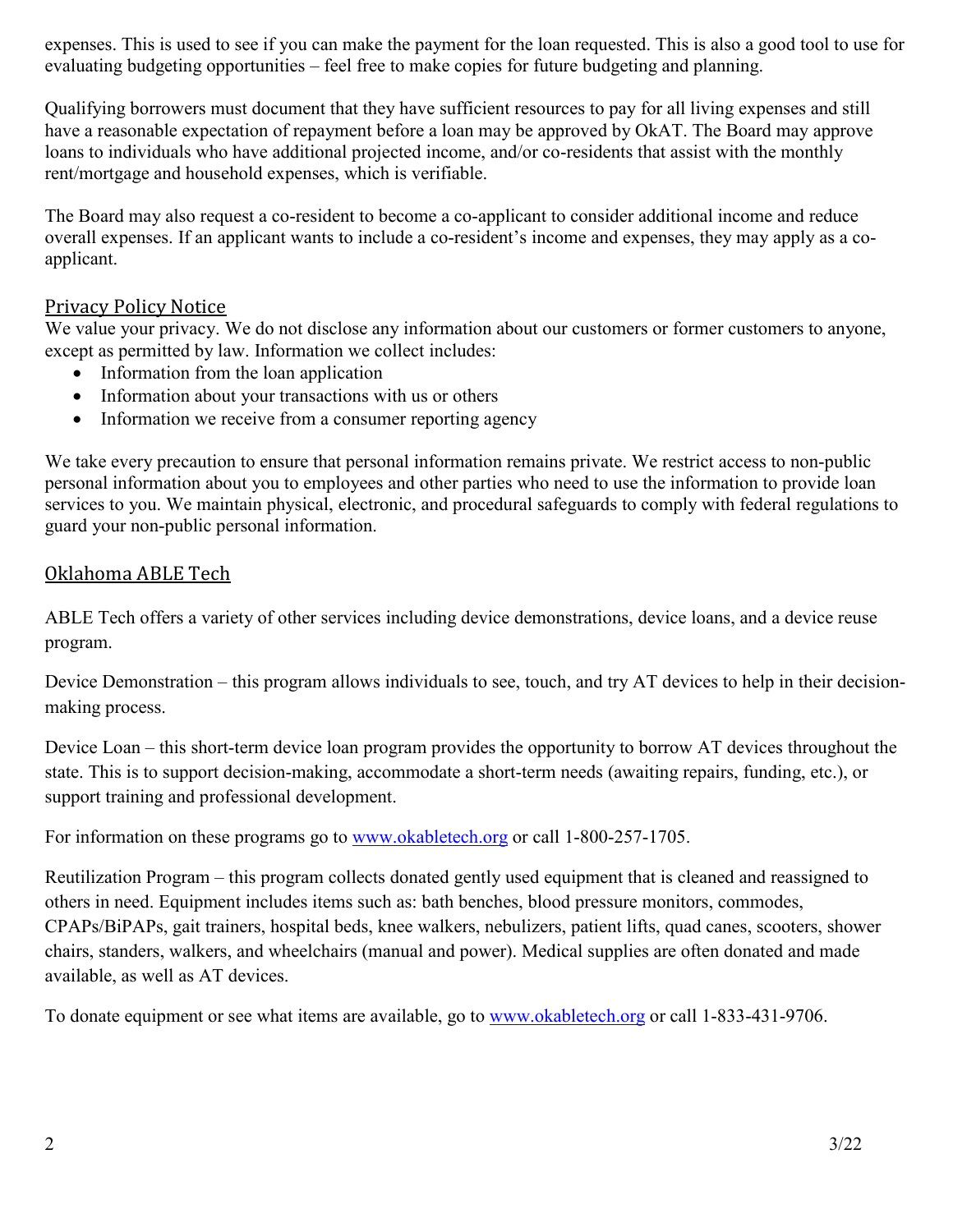# **CREDIT APPLICATION**

## **Loan Request Information:**

| Loan Amount Requested                                       |  |
|-------------------------------------------------------------|--|
| Term of Loan (months or years)                              |  |
| Description of AT to be purchased                           |  |
| AT Purpose (Employment, Education or Home/Community Living) |  |
| How did you learn of this program?                          |  |

## **Applicant Information:**

|                                         | <b>Applicant</b> | <b>Co-Applicant</b> |
|-----------------------------------------|------------------|---------------------|
| Legal Name (first, middle, last):       |                  |                     |
| (must match name on ID)                 |                  |                     |
| Home Phone Number:                      |                  |                     |
| Cell Phone Number:                      |                  |                     |
| Email Address:                          |                  |                     |
| Social Security Number:                 |                  |                     |
| Date of Birth:                          |                  |                     |
| $\overline{US}$ Citizen (yes/no):       |                  |                     |
| <b>Marital Status:</b>                  |                  |                     |
| <b>Street Address:</b>                  |                  |                     |
| City, State, Zip:                       |                  |                     |
| Years at this address:                  |                  |                     |
| Previous Address if < 2 years:          |                  |                     |
| Mailing address:                        |                  |                     |
| Mailing City, State, Zip:               |                  |                     |
| Alternate Contact (person not living    |                  |                     |
| with you):                              |                  |                     |
| <b>Alternate Contact Phone:</b>         |                  |                     |
| Relationship:                           |                  |                     |
| Number of Dependents:                   |                  |                     |
| Number Living in household:             |                  |                     |
| Do you rent/own/other-explain:          |                  |                     |
| Monthly rent or mortgage:               |                  |                     |
| Name of landlord/mortgagor:             |                  |                     |
| Monthly Income Gross:                   |                  |                     |
| Wage Income:                            |                  |                     |
| Social Security Income:                 |                  |                     |
| Disability Income:                      |                  |                     |
| Retirement Income:                      |                  |                     |
| Other Income (explain):                 |                  |                     |
| <b>Total Combined Household Income:</b> |                  |                     |
| If employed, name of employer:          |                  |                     |
| Years with this employer:               |                  |                     |
| Position/Title/Business Type:           |                  |                     |
| <b>Business Address:</b>                |                  |                     |
| If retired, last employer:              |                  |                     |
| Position/Title/Business Type:           |                  |                     |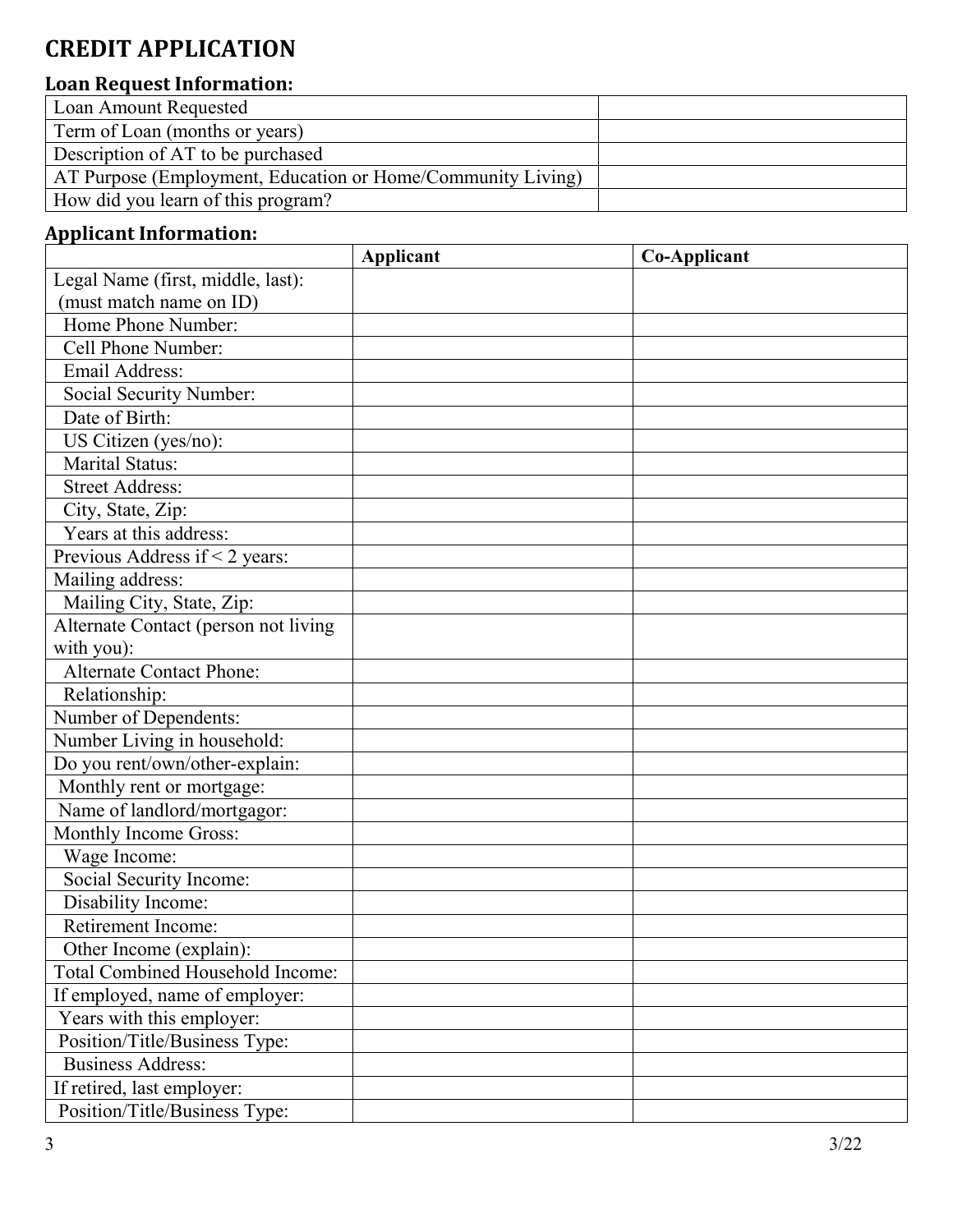**Demographic:** Information is requested in accordance with the Equal Credit Opportunity Act and requirements of regulatory agencies. It is voluntary and not a factor in the loan decision.

|            | Applicant | Co-Applicant |
|------------|-----------|--------------|
| Gender:    |           |              |
| Race:      |           |              |
| Ethnicity: |           |              |

**Military Identification Statement:** Federal law provides important protections to active duty members of the Armed Forces and their dependents. To ensure that these protections are provided to eligible applicants, please check one of the following statements: Note - making a false statement in a credit application, including this statement, is a crime.

|                                                                                      | Applicant | $Co-Ann$ |
|--------------------------------------------------------------------------------------|-----------|----------|
| I am a regular or reserve member of the Armed Forces serving on active-duty (yes)    |           |          |
| $no)$ :                                                                              |           |          |
| I am a dependent of a member of the Armed Forces because I am the member's           |           |          |
| spouse, the member's child, or an individual for whom the member has provided more   |           |          |
| than 1/2 of my financial support for 180 days immediately preceding today's date(yes |           |          |
| or $no$ :                                                                            |           |          |

**Outstanding Debts:** List all Financial Institutions, Mortgage Companies, Merchants, Individuals and other creditors, including obligation to pay rent, alimony, or child support.

| <b>Applicant: Creditor, Account, Balance, Payment</b> | Co-Applicant: Creditor, Account, Balance, Payment |
|-------------------------------------------------------|---------------------------------------------------|
|                                                       |                                                   |
|                                                       |                                                   |
|                                                       |                                                   |
|                                                       |                                                   |
|                                                       |                                                   |

**Deposit and Investment Accounts:** List all checking, savings, certificates of deposit, retirement, and brokerage accounts.

| <b>Applicant: Bank, Account Type, Balance</b> | Co-Applicant: Bank, Account Type, Balance |
|-----------------------------------------------|-------------------------------------------|
|                                               |                                           |
|                                               |                                           |
|                                               |                                           |
|                                               |                                           |
|                                               |                                           |

I/we certify that all statements in this application are correct to the best of my knowledge and are to obtain credit. This application shall be a part of any evidence of indebtedness, loan documents or security agreements evidencing the loan requested if such loan is approved. You are authorized to check my credit and employment history and to answer questions concerning your credit experience with me. I/We understand that you will retain this application

whether or not a loan is approved. I/We acknowledge receipt of a copy of this credit application, including the disclosures appearing above. If this is an application for joint credit, Applicant and Co-Applicant each agree that we intend to apply for joint credit (sign below):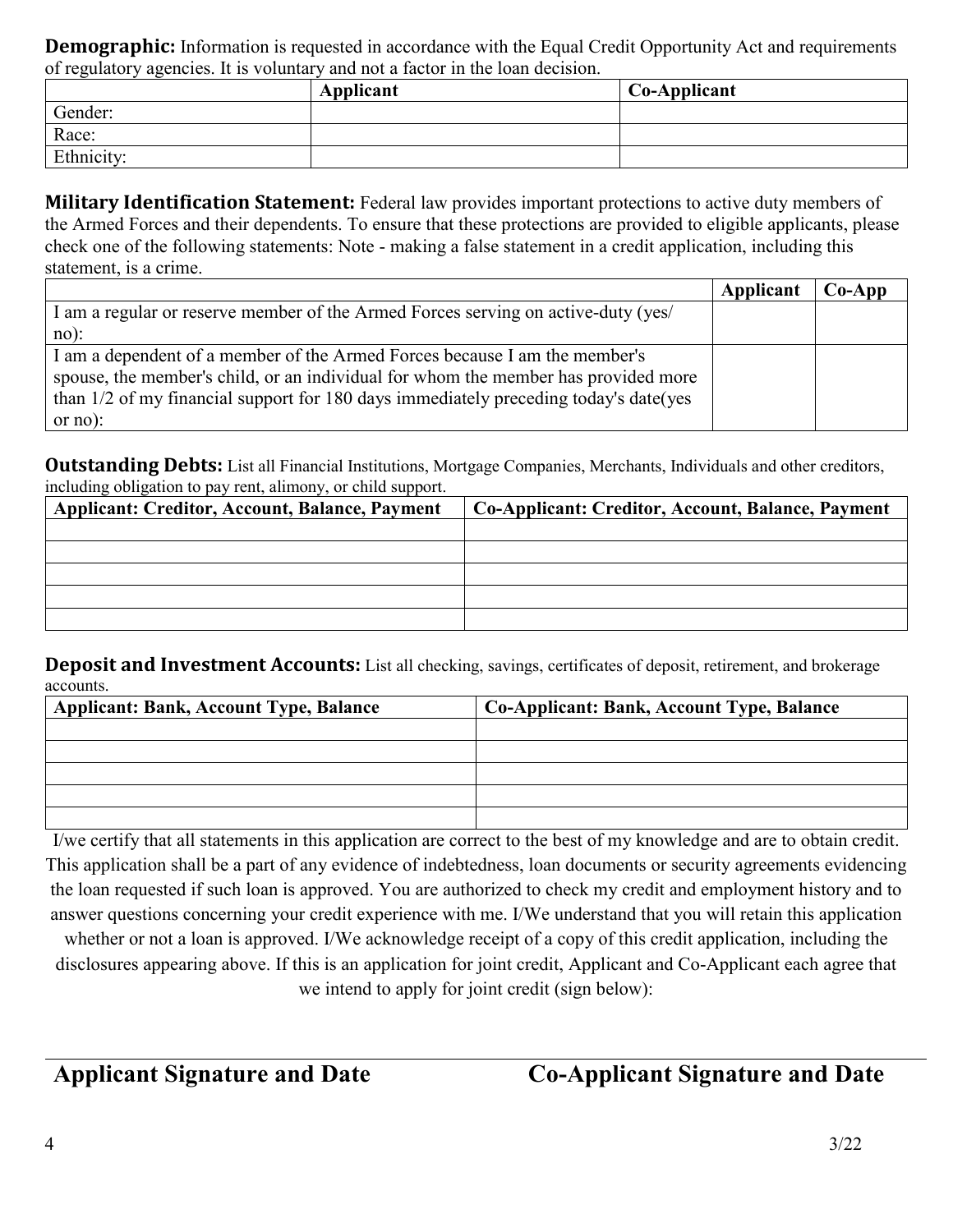## **MONTHLY EXPENSE WORKSHEET - This form is required if you have past credit issues, if your credit score is less than 700, or if your debt to income is greater than 45%.** If you have past credit issues – please explain:

|                                                         | Applicant | <b>Co-Applicant</b> | <b>Total</b> |
|---------------------------------------------------------|-----------|---------------------|--------------|
| Rent/house payments                                     | \$        |                     |              |
| Utilities (electric, gas, water, trash)                 | \$        |                     |              |
| Telephone (land and cell)                               | \$        |                     |              |
| Car expense (fuel and maintenance)                      | \$        |                     |              |
| Groceries                                               | \$        |                     |              |
| Misc. (clothes, haircuts, etc.)                         | \$        |                     |              |
| Cable/TV/Internet                                       | \$        |                     |              |
| Eating out                                              | \$        |                     |              |
| Other entertainment (hobbies/cigarettes/alcohol/movies) | \$        |                     |              |
| Insurance (car, health, house, life)                    | \$        |                     |              |
| Medical (doctors, glasses, medication, dental)          | \$        |                     |              |
| Property taxes (if not included in house payment)       | \$        |                     |              |
| Home repair                                             | \$        |                     |              |
| Credit card payments                                    | \$        |                     |              |
| Rent to own                                             | \$        |                     |              |
| Child support/Child care/Alimony                        | \$        |                     |              |
| Car loan payment                                        | \$        |                     |              |
| <b>Student loans</b>                                    | \$        |                     |              |
| This loan request (if known at time of application)     |           |                     |              |
| Other Loans                                             | \$        |                     |              |
| Other Expenses                                          | \$        |                     |              |
| <b>Total Monthly Expenses</b>                           | \$        |                     |              |

|                             | Applicant | Co-Applicant | <b>Total</b> |
|-----------------------------|-----------|--------------|--------------|
| Monthly Wages               |           |              |              |
| Social Security             |           |              |              |
| Disability                  | Φ         |              |              |
| <b>State Supplement</b>     | Φ         |              |              |
| Retirement                  |           |              |              |
| VA                          | Φ         |              |              |
| Other – $(Specify)$         |           |              |              |
| <b>Total Monthly Income</b> |           |              |              |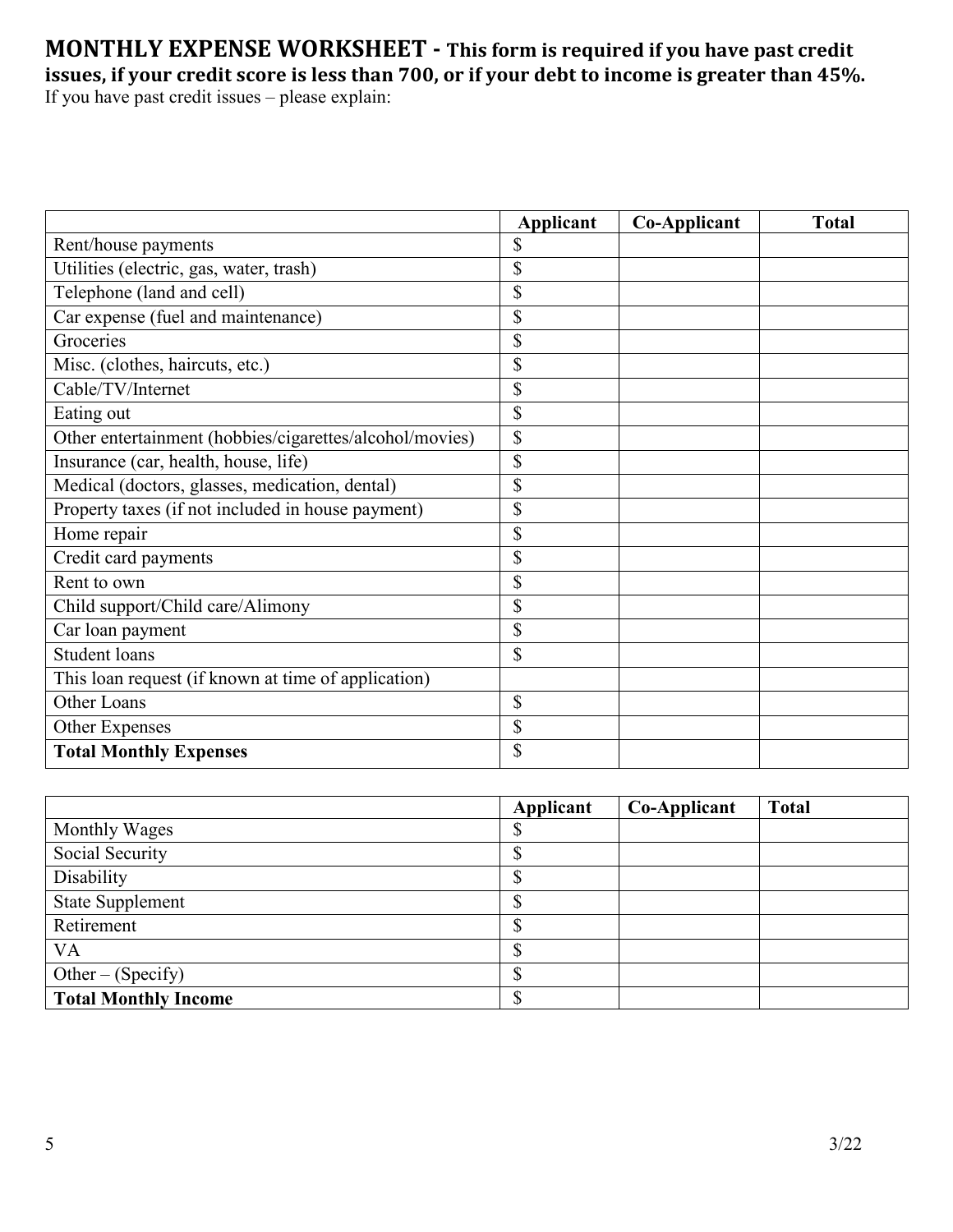# **OKAT APPLICATION CERTIFICATION and AUTHORIZATION**

I understand that this is only a financial loan to purchase assistive technology and that OkAT nor banking partner (if applicable) does not provide any type of warranty on the device or equipment purchased, and I can make no claims against either OkAT or any banking partner for any defects in the device or equipment, or any accident or injury resulting from its use. A loan cannot be used to refinance a previous purchase.

## **For Approved Borrowers:**

All activity on the loan will be reported to the credit bureau. If your account becomes delinquent or behind in payment for more than 90 days, OkAT will determine the next steps to satisfy the outstanding loan balance, including: repossession, resale of AT, external collections, and reporting the outcome to a credit bureau agency. You understand that if your loan goes into default, OkAT has the right to repossession and to take ownership of the equipment on a secured loan. Once ownership is taken, OkAT will make all attempts to resale the device for fair market value and use those funds to pay towards the balance owed. OkAT will also seek any and all legal means available for repayment of the amount owed on the account.

## **For Bank Guaranty Loans:**

If OkAT has guaranteed your loan for you with the banking partner, OkAT states that it will help you with up to three consecutive rescue payments on your behalf to keep your loan in good standing. You understand that if OkAT makes a payment on your behalf, you are obligated to repay that amount of money to OkAT. The applicant also understands that if the account is past due and repayment is deemed unlikely, OkAT will consider the loan in default, turn the loan over for external collections, and seek all legal means available for repayment including repossession.

## **Release of Information for Required Data Collection Form:**

The loan you are applying for is provided through the Financial Loan Program with OkAT Foundation and Oklahoma ABLE Tech. The federal sponsor of this program is the Administration for Community Living of the U.S. Department of Health and Human Services. This federal program requires **Oklahoma ABLE Tech** to submit end-of-year data. Information being collected does not include any names or other identifying information. It does include consumer (you) demographic information, geographic location, type of assistive technology purchased, details of loan terms, and overall satisfaction of the program. The federal sponsor also works with the Center for Assistive Technology Act Data Assistance (CATADA) to submit this information to a secure, web-based data system. All personally identifying information about you is removed, and summary results are then made available to the public at an accessible website. Again, all personal identifying information is removed before being provided.

As part of this data collection process, we would like to invite you to participate in a survey that provides the requested information mentioned above. We will send a written survey after you have purchased your equipment. You have the right to decline to participate, but know that all responses will be kept confidential and you will not be identified by name in any database or in any reports. Your decision to participate or not in this evaluation process will not affect your loan application or participation in other programs.

**Release of Information:** I consent to releasing this federally required information into the secure database. I understand that the information submitted will NOT contain my name, address or any other identifying information. I understand the above policies and consent to releasing all required information.

| <b>Applicant Name:</b> | (Please Print) Date: |
|------------------------|----------------------|
| Signature:             |                      |
| Co-Applicant Name:     | (Please Print) Date: |
| Signature:             |                      |